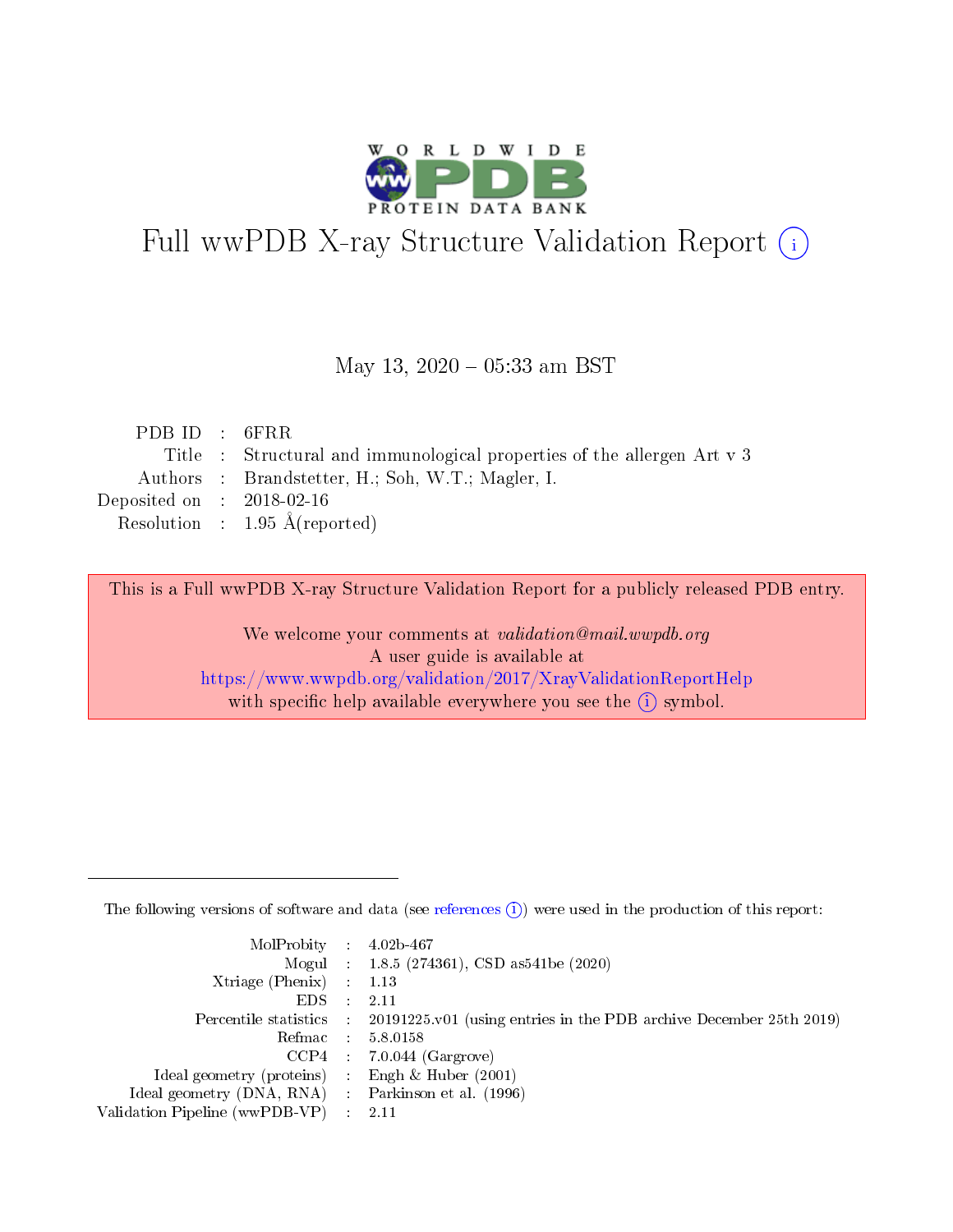# 1 [O](https://www.wwpdb.org/validation/2017/XrayValidationReportHelp#overall_quality)verall quality at a glance  $(i)$

The following experimental techniques were used to determine the structure: X-RAY DIFFRACTION

The reported resolution of this entry is 1.95 Å.

Percentile scores (ranging between 0-100) for global validation metrics of the entry are shown in the following graphic. The table shows the number of entries on which the scores are based.



| Metric                | Whole archive<br>$(\#\text{Entries})$ | Similar resolution<br>$(\#\text{Entries}, \text{resolution range}(\text{\AA}))$ |
|-----------------------|---------------------------------------|---------------------------------------------------------------------------------|
| $R_{free}$            | 130704                                | $4310(1.96-1.92)$                                                               |
| Clashscore            | 141614                                | $1023(1.94-1.94)$                                                               |
| Ramachandran outliers | 138981                                | $1007(1.94-1.94)$                                                               |
| Sidechain outliers    | 138945                                | $1007(1.94-1.94)$                                                               |
| RSRZ outliers         | 127900                                | $4250(1.96-1.92)$                                                               |

The table below summarises the geometric issues observed across the polymeric chains and their fit to the electron density. The red, orange, yellow and green segments on the lower bar indicate the fraction of residues that contain outliers for  $>=3, 2, 1$  and 0 types of geometric quality criteria respectively. A grey segment represents the fraction of residues that are not modelled. The numeric value for each fraction is indicated below the corresponding segment, with a dot representing fractions  $\epsilon=5\%$  The upper red bar (where present) indicates the fraction of residues that have poor fit to the electron density. The numeric value is given above the bar.

| Mol | ${\bf Chain \mid Length}$ | Quality of chain |
|-----|---------------------------|------------------|
|     | ∩∩                        | 100%             |
|     | ∩∩                        | 2%<br>96%        |

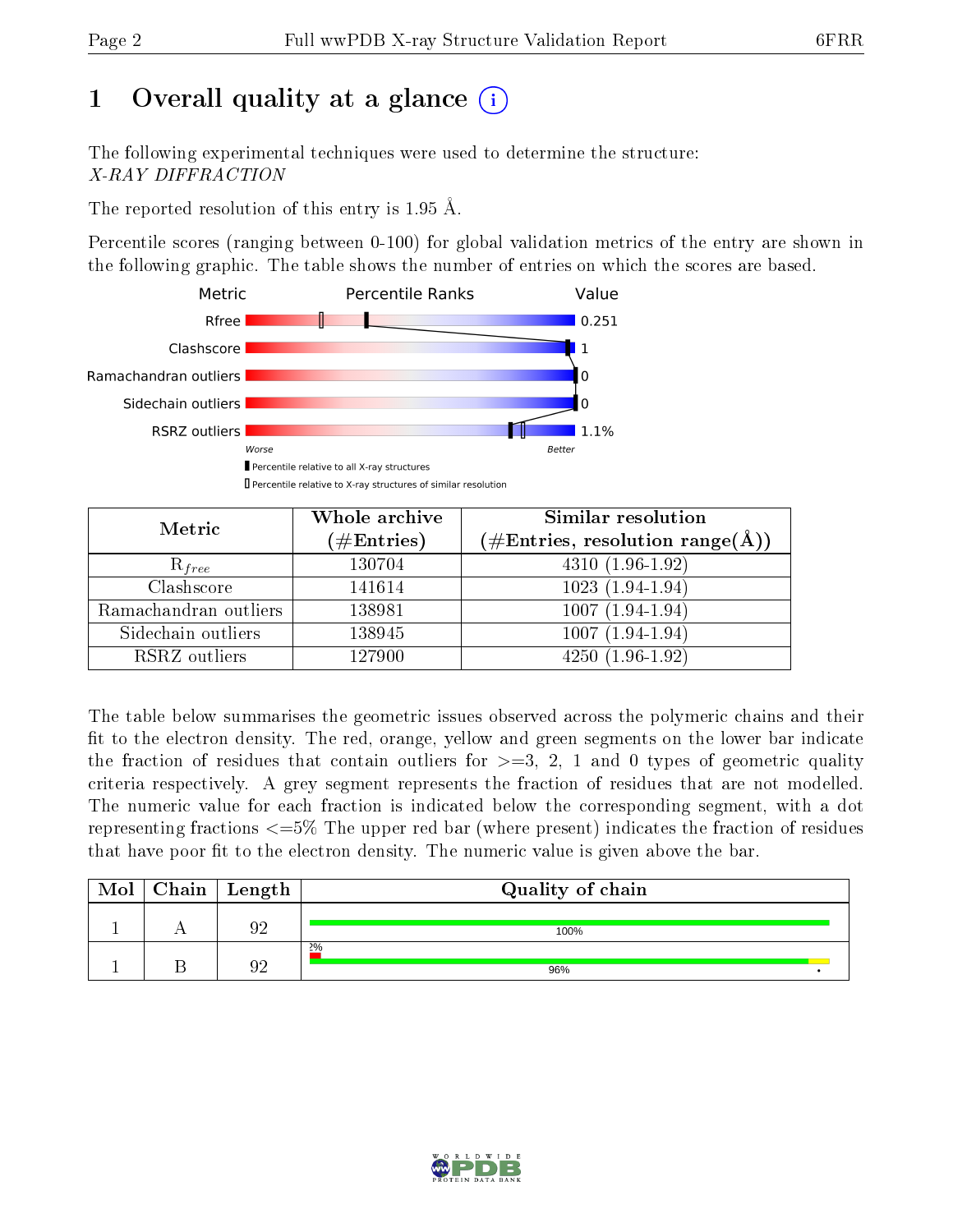# 2 Entry composition (i)

There are 3 unique types of molecules in this entry. The entry contains 1592 atoms, of which 0 are hydrogens and 0 are deuteriums.

In the tables below, the ZeroOcc column contains the number of atoms modelled with zero occupancy, the AltConf column contains the number of residues with at least one atom in alternate conformation and the Trace column contains the number of residues modelled with at most 2 atoms.

• Molecule 1 is a protein called Non-specific lipid-transfer protein.

| Mol | Chain   Residues | Atoms     |  |         |        |  | $ZeroOcc \mid AltConf \mid Trace$ |  |
|-----|------------------|-----------|--|---------|--------|--|-----------------------------------|--|
|     | 92               | Total C   |  | N       |        |  |                                   |  |
|     |                  | 699       |  | 430 119 | - 140  |  |                                   |  |
|     | 92               | Total C N |  |         |        |  |                                   |  |
|     |                  | 683       |  | 421 116 | $-137$ |  |                                   |  |

There are 4 discrepancies between the modelled and reference sequences:

| Chain | Residue   Modelled | $\perp$ Actual | Comment               | Reference  |
|-------|--------------------|----------------|-----------------------|------------|
|       | MET                |                | initiating methionine | UNP C4MGG9 |
|       | ILE                |                | expression tag        | UNP C4MGG9 |
|       | <b>MET</b>         |                | initiating methionine | UNP C4MGG9 |
|       | U.E.               |                | expression tag        | UNP C4MGG9 |

• Molecule 2 is SULFATE ION (three-letter code: SO4) (formula:  $O_4S$ ).



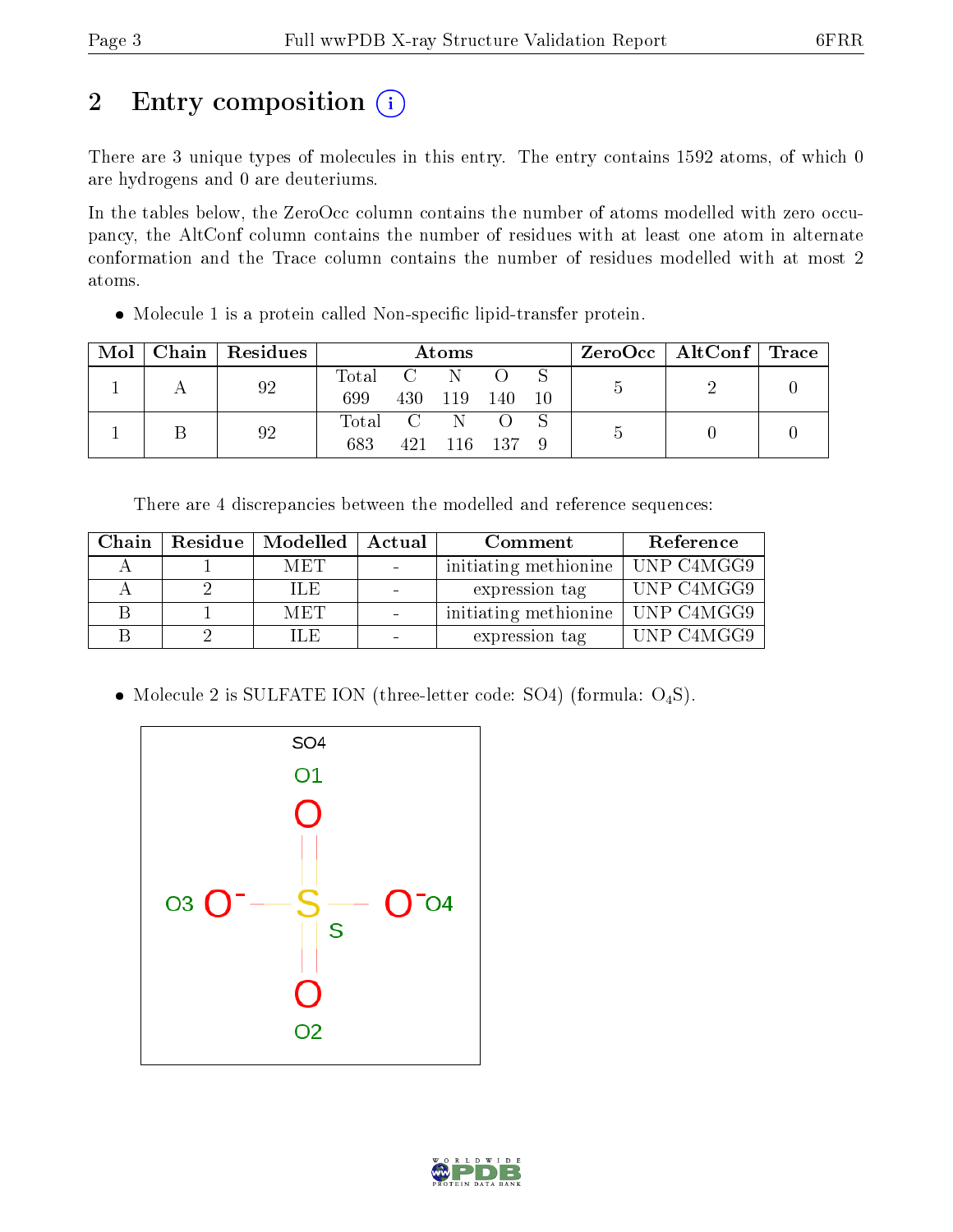|  | Mol   Chain   Residues | Atoms          | ZeroOcc   AltConf |
|--|------------------------|----------------|-------------------|
|  |                        | Total O S<br>5 |                   |
|  |                        | Total O S<br>5 |                   |
|  |                        | Total O S      |                   |

• Molecule 3 is water.

|  | Mol   Chain   Residues | Atoms                | $ZeroOcc \mid AltConf \mid$ |
|--|------------------------|----------------------|-----------------------------|
|  | 112                    | Total<br>113<br>-113 |                             |
|  |                        | Total O<br>89<br>89  |                             |

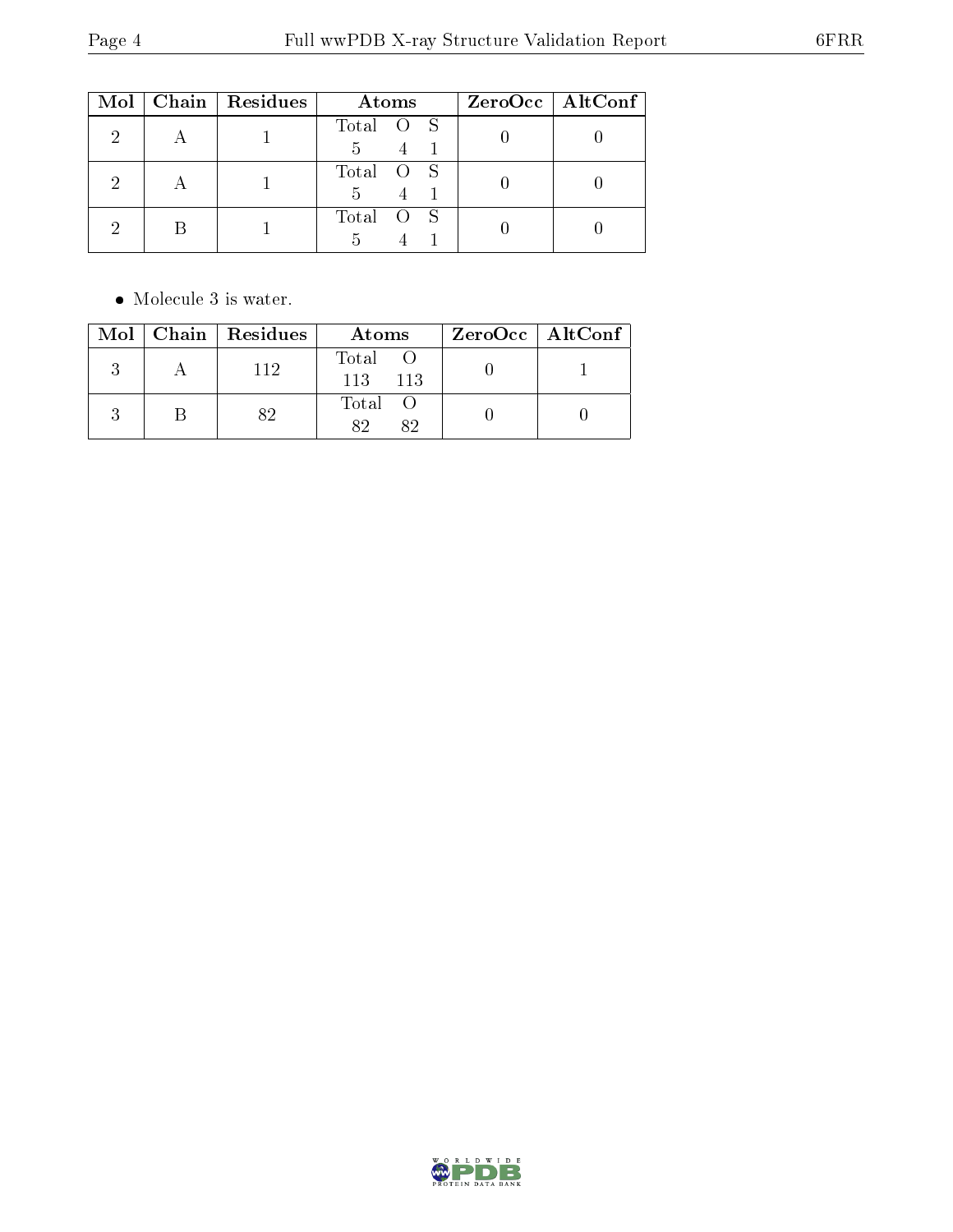# 3 Residue-property plots  $\binom{1}{1}$

These plots are drawn for all protein, RNA and DNA chains in the entry. The first graphic for a chain summarises the proportions of the various outlier classes displayed in the second graphic. The second graphic shows the sequence view annotated by issues in geometry and electron density. Residues are color-coded according to the number of geometric quality criteria for which they contain at least one outlier: green  $= 0$ , yellow  $= 1$ , orange  $= 2$  and red  $= 3$  or more. A red dot above a residue indicates a poor fit to the electron density (RSRZ  $> 2$ ). Stretches of 2 or more consecutive residues without any outlier are shown as a green connector. Residues present in the sample, but not in the model, are shown in grey.

• Molecule 1: Non-specific lipid-transfer protein

Chain A: 100% There are no outlier residues recorded for this chain. • Molecule 1: Non-specific lipid-transfer protein Chain B: 96%



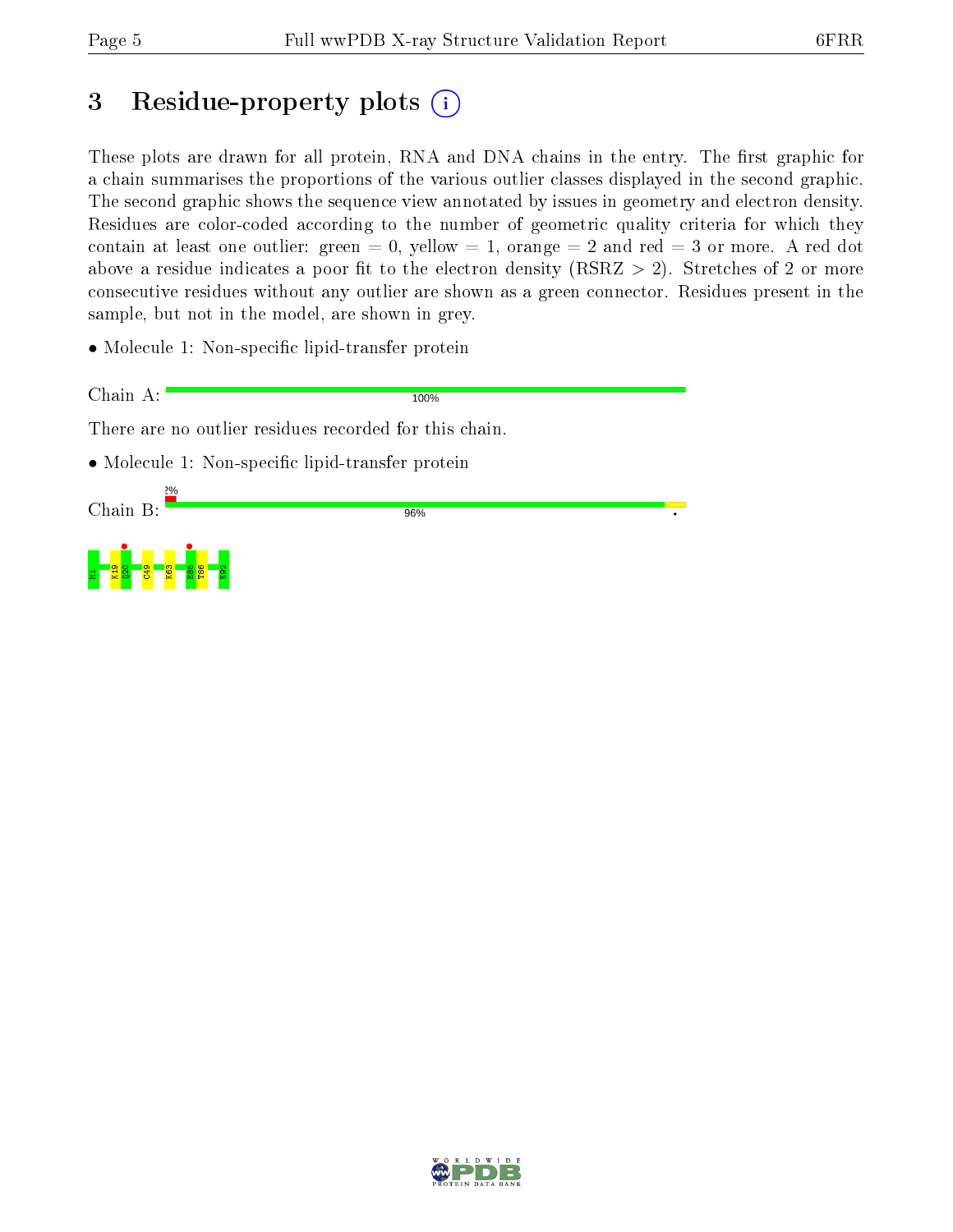# 4 Data and refinement statistics  $(i)$

| Property                                                             | Value                                                       | Source     |
|----------------------------------------------------------------------|-------------------------------------------------------------|------------|
| Space group                                                          | P 32 2 1                                                    | Depositor  |
| Cell constants                                                       | $60.40\text{\AA}$<br>$60.40\text{\AA}$<br>$91.46\text{\AA}$ |            |
| a, b, c, $\alpha$ , $\beta$ , $\gamma$                               | $90.00^\circ$<br>$90.00^\circ$<br>$120.00^{\circ}$          | Depositor  |
| Resolution $(A)$                                                     | $-1.95$<br>45.41                                            | Depositor  |
|                                                                      | 45.41<br>$-1.95$                                            | <b>EDS</b> |
| % Data completeness                                                  | 99.5 (45.41-1.95)                                           | Depositor  |
| (in resolution range)                                                | 99.5 (45.41-1.95)                                           | <b>EDS</b> |
| $R_{merge}$                                                          | 0.08                                                        | Depositor  |
| $\mathrm{R}_{sym}$                                                   | (Not available)                                             | Depositor  |
| $\sqrt{I/\sigma}(I) > 1$                                             | 5.53 (at $1.95\text{\AA}$ )                                 | Xtriage    |
| Refinement program                                                   | PHENIX (1.10.1 2155: ???)                                   | Depositor  |
|                                                                      | 0.193, 0.249                                                | Depositor  |
| $R, R_{free}$                                                        | 0.194<br>0.251                                              | DCC        |
| $R_{free}$ test set                                                  | 734 reflections $(5.04\%)$                                  | wwPDB-VP   |
| Wilson B-factor $(A^2)$                                              | 25.7                                                        | Xtriage    |
| Anisotropy                                                           | 0.036                                                       | Xtriage    |
| Bulk solvent $k_{sol}(e/\mathring{A}^3)$ , $B_{sol}(\mathring{A}^2)$ | $0.35$ , 47.0                                               | <b>EDS</b> |
| L-test for twinning <sup>2</sup>                                     | $< L >$ = 0.49, $< L2$ > = 0.33                             | Xtriage    |
| Estimated twinning fraction                                          | $0.031$ for $-h,-k,l$                                       | Xtriage    |
| $F_o, F_c$ correlation                                               | 0.95                                                        | <b>EDS</b> |
| Total number of atoms                                                | 1592                                                        | wwPDB-VP   |
| Average B, all atoms $(A^2)$                                         | $27.0\,$                                                    | wwPDB-VP   |

Xtriage's analysis on translational NCS is as follows: The largest off-origin peak in the Patterson function is  $7.11\%$  of the height of the origin peak. No significant pseudotranslation is detected.

<sup>&</sup>lt;sup>2</sup>Theoretical values of  $\langle |L| \rangle$ ,  $\langle L^2 \rangle$  for acentric reflections are 0.5, 0.333 respectively for untwinned datasets, and 0.375, 0.2 for perfectly twinned datasets.



<span id="page-5-1"></span><span id="page-5-0"></span><sup>1</sup> Intensities estimated from amplitudes.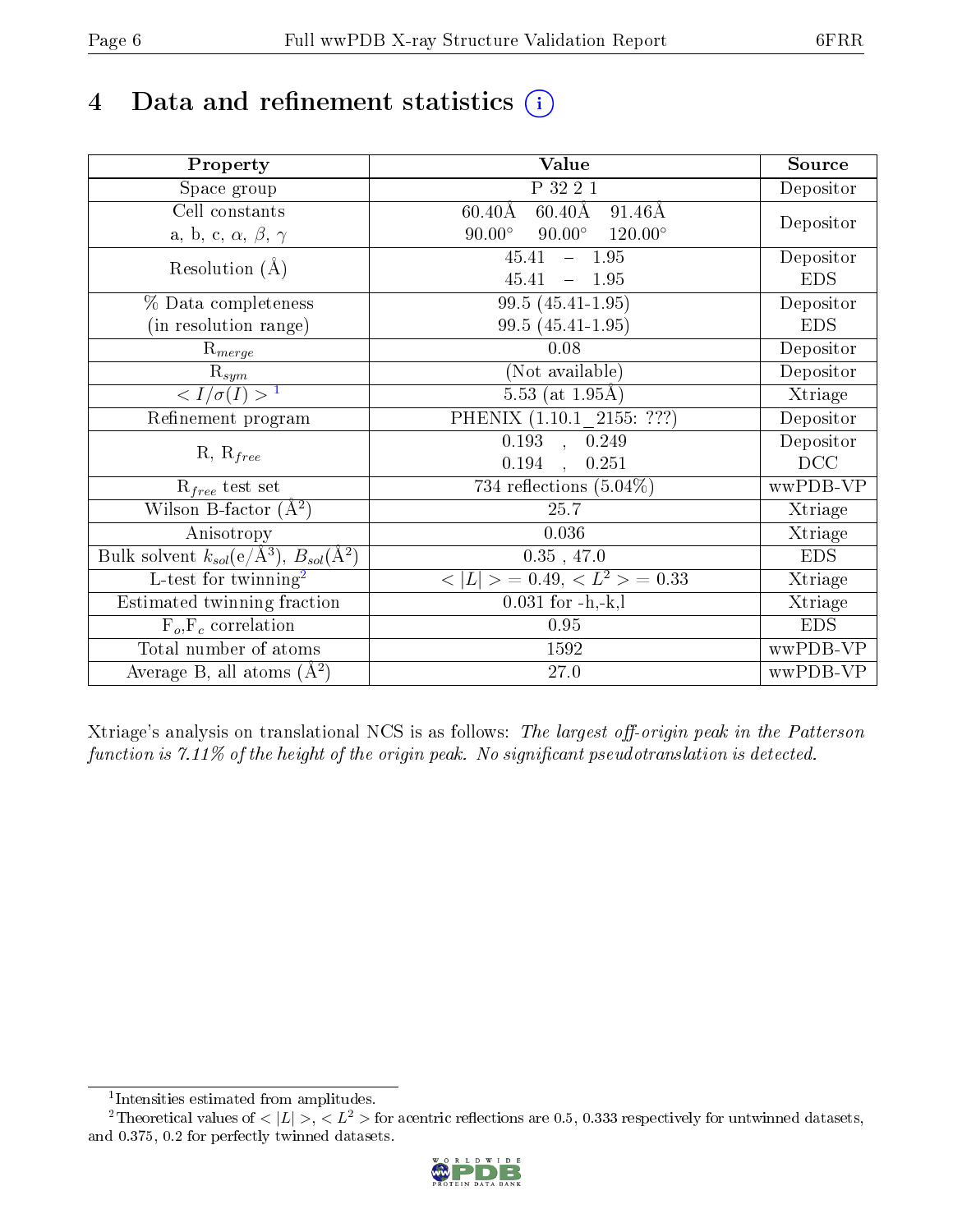# 5 Model quality  $(i)$

## 5.1 Standard geometry (i)

Bond lengths and bond angles in the following residue types are not validated in this section: SO4

The Z score for a bond length (or angle) is the number of standard deviations the observed value is removed from the expected value. A bond length (or angle) with  $|Z| > 5$  is considered an outlier worth inspection. RMSZ is the root-mean-square of all Z scores of the bond lengths (or angles).

| Mol | Chain |             | Bond lengths    | Bond angles |                 |
|-----|-------|-------------|-----------------|-------------|-----------------|
|     |       | <b>RMSZ</b> | $\# Z  > 5$     | RMSZ        | # $ Z  > 5$     |
|     |       | 0.38        | 0/707           | 0.55        | 0/948           |
|     |       | 0.38        | 0/691           | 0.54        | 0/927           |
| ΔH  | A 11  | 0.38        | $^{\prime}1398$ | 0.55        | $^{\prime}1875$ |

There are no bond length outliers.

There are no bond angle outliers.

There are no chirality outliers.

There are no planarity outliers.

### $5.2$  Too-close contacts  $(i)$

In the following table, the Non-H and H(model) columns list the number of non-hydrogen atoms and hydrogen atoms in the chain respectively. The H(added) column lists the number of hydrogen atoms added and optimized by MolProbity. The Clashes column lists the number of clashes within the asymmetric unit, whereas Symm-Clashes lists symmetry related clashes.

|  |      |      | Mol   Chain   Non-H   H(model)   H(added)   Clashes   Symm-Clashes |
|--|------|------|--------------------------------------------------------------------|
|  | 699  | 704  |                                                                    |
|  | 683  | 689  |                                                                    |
|  | 10   |      |                                                                    |
|  |      |      |                                                                    |
|  | 113  |      |                                                                    |
|  | 82   |      |                                                                    |
|  | 1592 | 1393 |                                                                    |

The all-atom clashscore is defined as the number of clashes found per 1000 atoms (including hydrogen atoms). The all-atom clashscore for this structure is 1.

All (2) close contacts within the same asymmetric unit are listed below, sorted by their clash

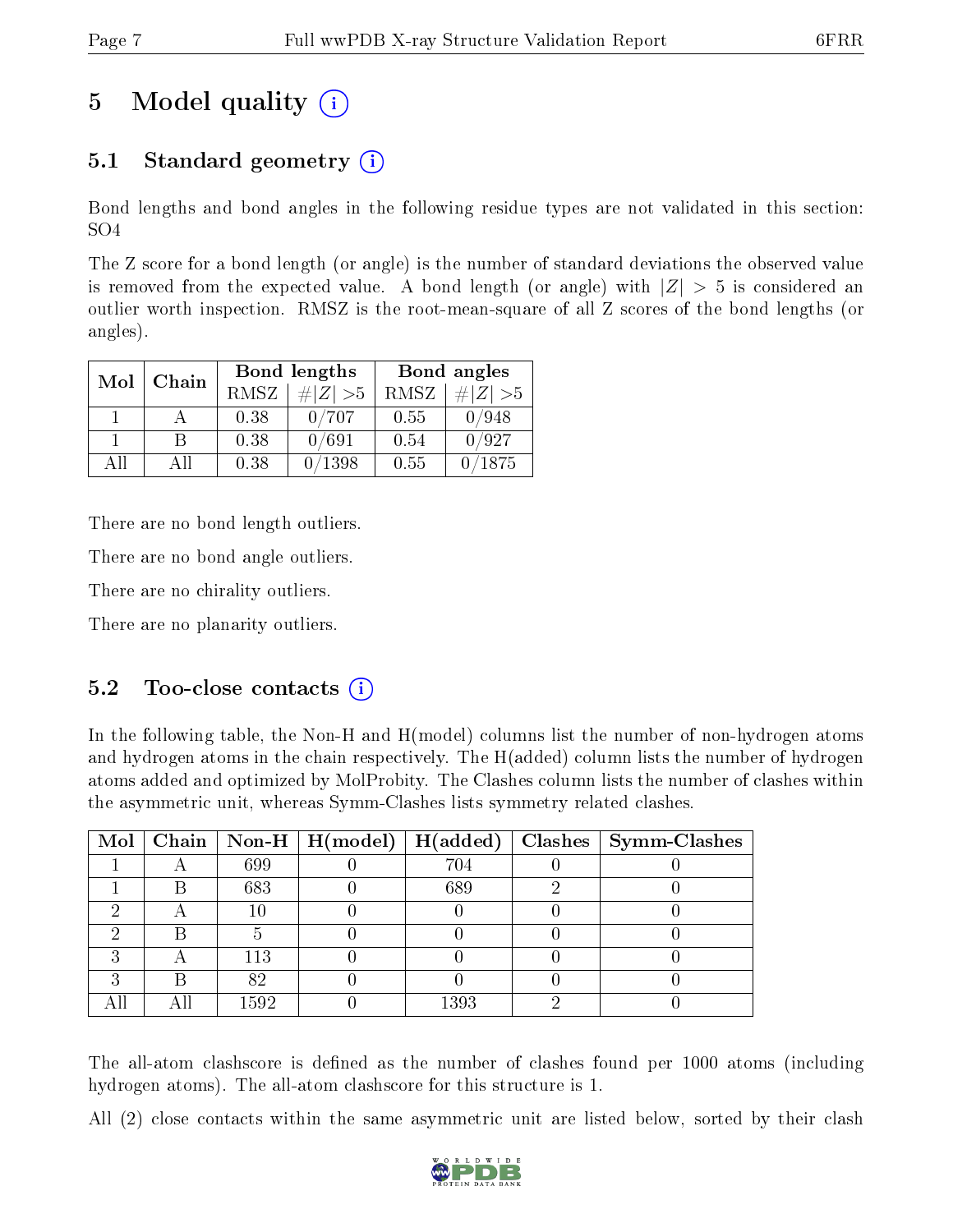magnitude.

| Atom-1                                         | Atom-2                                             | Interatomic<br>distance (A) | Clash<br>overlap $(A)$ |
|------------------------------------------------|----------------------------------------------------|-----------------------------|------------------------|
| 1 B 49 CYS SG                                  | $1 \cdot B \cdot 86 \cdot THR \cdot H G$ 21        | 2.56                        | 0.46                   |
| $1 \cdot R \cdot 19 \cdot I \cdot Y S \cdot O$ | $1 \cdot B \cdot 63 \cdot I \cdot Y S \cdot H D 3$ | 2 19                        | () 42                  |

There are no symmetry-related clashes.

### 5.3 Torsion angles  $(i)$

#### 5.3.1 Protein backbone (i)

In the following table, the Percentiles column shows the percent Ramachandran outliers of the chain as a percentile score with respect to all X-ray entries followed by that with respect to entries of similar resolution.

The Analysed column shows the number of residues for which the backbone conformation was analysed, and the total number of residues.

| Mol | Chain | Analysed        | Favoured      |          | Allowed   Outliers | Percentiles   |
|-----|-------|-----------------|---------------|----------|--------------------|---------------|
|     |       | 91/92(99%)      | $91(100\%)$   |          |                    | $100$   $100$ |
|     |       | 90/92(98%)      | 86 (96\%)     | $4(4\%)$ |                    | 100<br>100    |
| All | Аll   | $181/184(98\%)$ | 177 (98 $%$ ) | $4(2\%)$ |                    | 100<br>100    |

There are no Ramachandran outliers to report.

#### 5.3.2 Protein sidechains (i)

In the following table, the Percentiles column shows the percent sidechain outliers of the chain as a percentile score with respect to all X-ray entries followed by that with respect to entries of similar resolution.

The Analysed column shows the number of residues for which the sidechain conformation was analysed, and the total number of residues.

| Mol | Chain | Analysed            | Rotameric   Outliers | Percentiles             |                     |  |
|-----|-------|---------------------|----------------------|-------------------------|---------------------|--|
|     |       | $82/80$ (102\%)     | $82(100\%)$          | $\vert 100 \vert \vert$ | $\vert$ 100 $\vert$ |  |
|     | B     | $80/80(100\%)$      | $80(100\%)$          | <b>100</b>              | 100                 |  |
| All | All   | $162/160$ $(101\%)$ | $162(100\%)$         | 100                     | 100                 |  |

There are no protein residues with a non-rotameric sidechain to report.

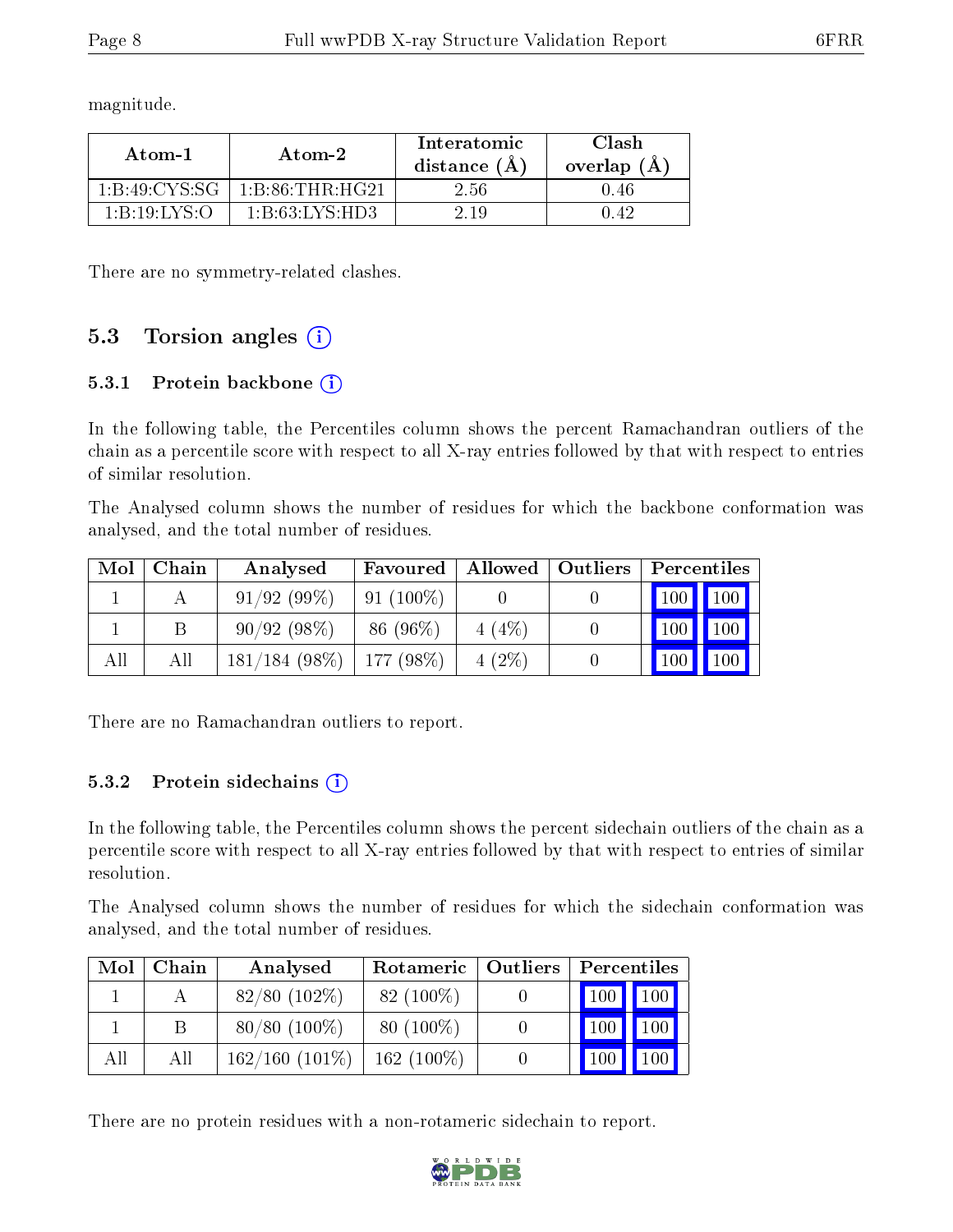Some sidechains can be flipped to improve hydrogen bonding and reduce clashes. There are no such sidechains identified.

#### 5.3.3 RNA  $(i)$

There are no RNA molecules in this entry.

### 5.4 Non-standard residues in protein, DNA, RNA chains (i)

There are no non-standard protein/DNA/RNA residues in this entry.

#### 5.5 Carbohydrates  $(i)$

There are no carbohydrates in this entry.

### 5.6 Ligand geometry  $(i)$

3 ligands are modelled in this entry.

In the following table, the Counts columns list the number of bonds (or angles) for which Mogul statistics could be retrieved, the number of bonds (or angles) that are observed in the model and the number of bonds (or angles) that are defined in the Chemical Component Dictionary. The Link column lists molecule types, if any, to which the group is linked. The Z score for a bond length (or angle) is the number of standard deviations the observed value is removed from the expected value. A bond length (or angle) with  $|Z| > 2$  is considered an outlier worth inspection. RMSZ is the root-mean-square of all Z scores of the bond lengths (or angles).

| Mol<br>Type |                 | Chain | Res     | Link                         | Bond lengths |      |             | Bond angles |      |         |
|-------------|-----------------|-------|---------|------------------------------|--------------|------|-------------|-------------|------|---------|
|             |                 |       |         |                              | Jounts       | RMSZ | $\ Z\  > 2$ | Counts      | RMSZ | Z <br># |
|             | SO4             |       | $101\,$ | $\sim$                       | 4.4.4        | 0.13 |             | 6.6.6       | 0.17 |         |
| റ           | SO <sub>4</sub> |       | 102     | $\qquad \qquad \blacksquare$ | 4.4.4        | 0.11 |             | 6.6.6       | 0.12 |         |
| $\Omega$    | SO <sub>4</sub> |       | $101\,$ | $\sim$                       | 4.4.4        | 0.16 |             | 6,6,6       | 0.26 |         |

There are no bond length outliers.

There are no bond angle outliers.

There are no chirality outliers.

There are no torsion outliers.

There are no ring outliers.

No monomer is involved in short contacts.

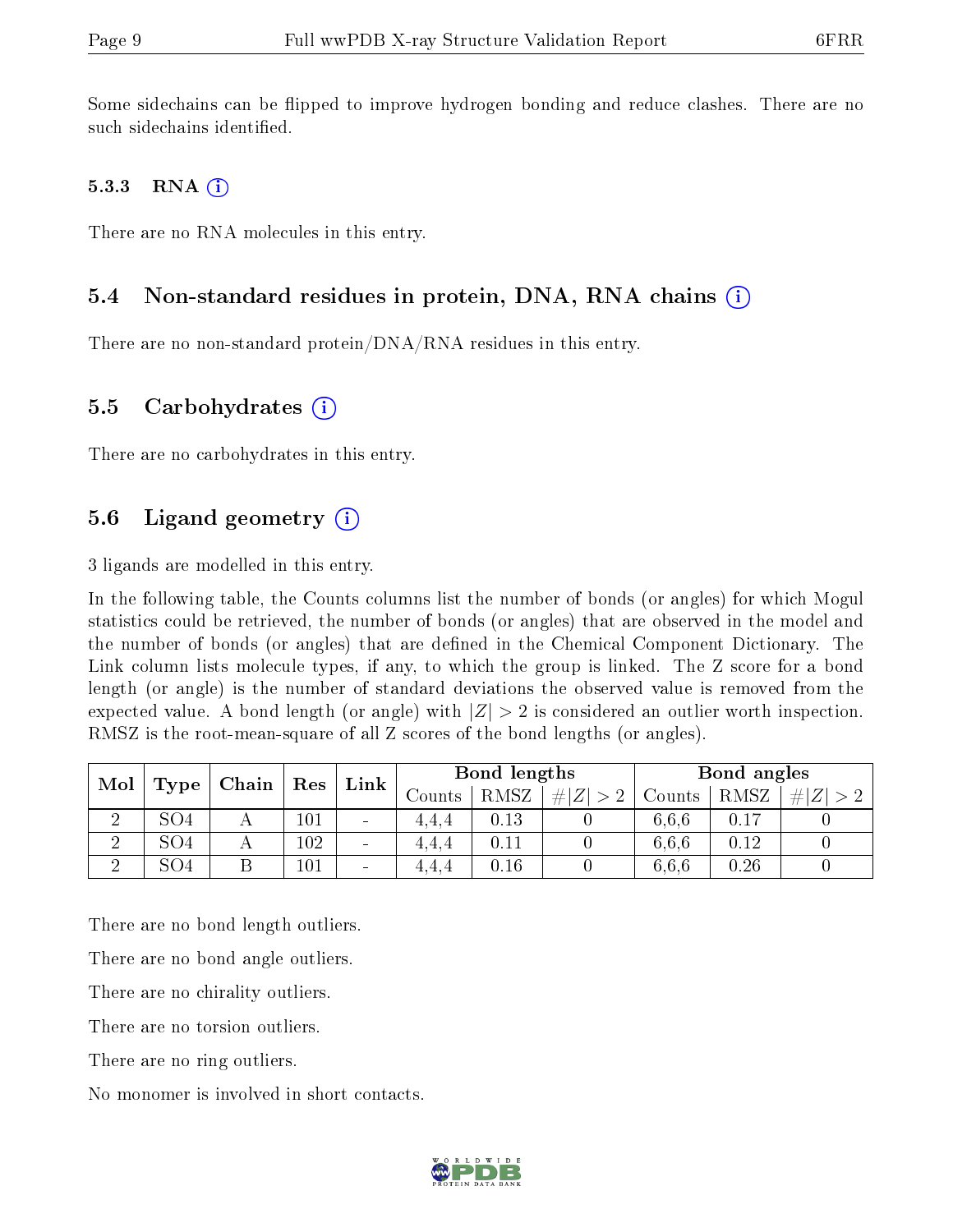## 5.7 [O](https://www.wwpdb.org/validation/2017/XrayValidationReportHelp#nonstandard_residues_and_ligands)ther polymers (i)

There are no such residues in this entry.

## 5.8 Polymer linkage issues (i)

There are no chain breaks in this entry.

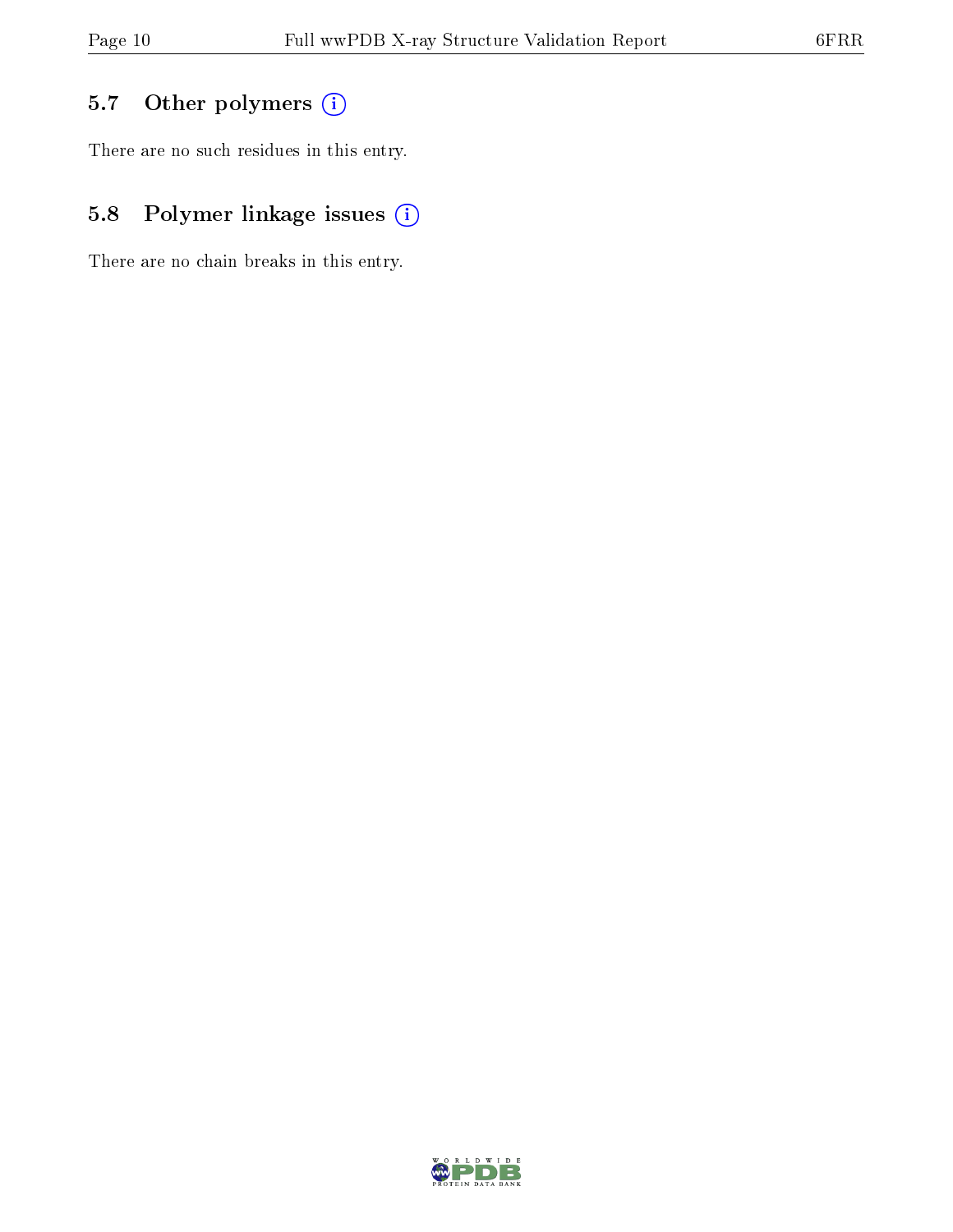## 6 Fit of model and data  $\left( \cdot \right)$

### 6.1 Protein, DNA and RNA chains (i)

In the following table, the column labelled  $#RSRZ>2'$  contains the number (and percentage) of RSRZ outliers, followed by percent RSRZ outliers for the chain as percentile scores relative to all X-ray entries and entries of similar resolution. The OWAB column contains the minimum, median,  $95<sup>th</sup>$  percentile and maximum values of the occupancy-weighted average B-factor per residue. The column labelled  $Q< 0.9$  lists the number of (and percentage) of residues with an average occupancy less than 0.9.

| Mol | Chain | Analysed         | ${ <\hspace{-1.5pt}{\mathrm{RSRZ}} \hspace{-1.5pt}>}$ | $\#\text{RSRZ}\text{>2}$ | $OWAB(A^2)$    | $\mid$ Q<0.9              |
|-----|-------|------------------|-------------------------------------------------------|--------------------------|----------------|---------------------------|
|     |       | $92/92(100\%)$   | $-0.26$                                               | 0   100   100            | 15, 24, 36, 43 | $2(2\%)$                  |
|     |       | $92/92(100\%)$   | $-0.09$                                               | $2(2\%)$<br>69<br>62     | 17, 24, 45, 54 | $2(2\%)$                  |
| All |       | $184/184(100\%)$ | $-0.18$                                               | $2(1\%)$ 80 84           | 15, 24, 39, 54 | $(2\%)$<br>$\overline{4}$ |

All (2) RSRZ outliers are listed below:

| Mol   Chain   Res   Type   RSRZ |    |            |  |
|---------------------------------|----|------------|--|
|                                 | 85 | <b>GLU</b> |  |
|                                 |    | GL N       |  |

### 6.2 Non-standard residues in protein, DNA, RNA chains  $(i)$

There are no non-standard protein/DNA/RNA residues in this entry.

### 6.3 Carbohydrates (i)

There are no carbohydrates in this entry.

### 6.4 Ligands  $(i)$

In the following table, the Atoms column lists the number of modelled atoms in the group and the number defined in the chemical component dictionary. The B-factors column lists the minimum, median,  $95<sup>th</sup>$  percentile and maximum values of B factors of atoms in the group. The column labelled  $Q< 0.9$ ' lists the number of atoms with occupancy less than 0.9.

| Mol | Type | Chain |     | $\mid$ $\mathrm{Res}\mid$ $\mathrm{Atoms}\mid$ |      |      | $ RSCC RSR B-factors(A2)$ | $\rm ^{O<}0.9$ |
|-----|------|-------|-----|------------------------------------------------|------|------|---------------------------|----------------|
|     | SO4  |       | 102 | 5/5                                            | 0.89 | 0.21 | 49,51,67,68               |                |
|     | SO4  |       | 101 | 5/5                                            | 0.94 | 0.18 | 40, 42, 49, 57            |                |
|     | SO4  |       |     | 5/5                                            | 0.96 | 0.16 | 31, 38, 45, 49            |                |